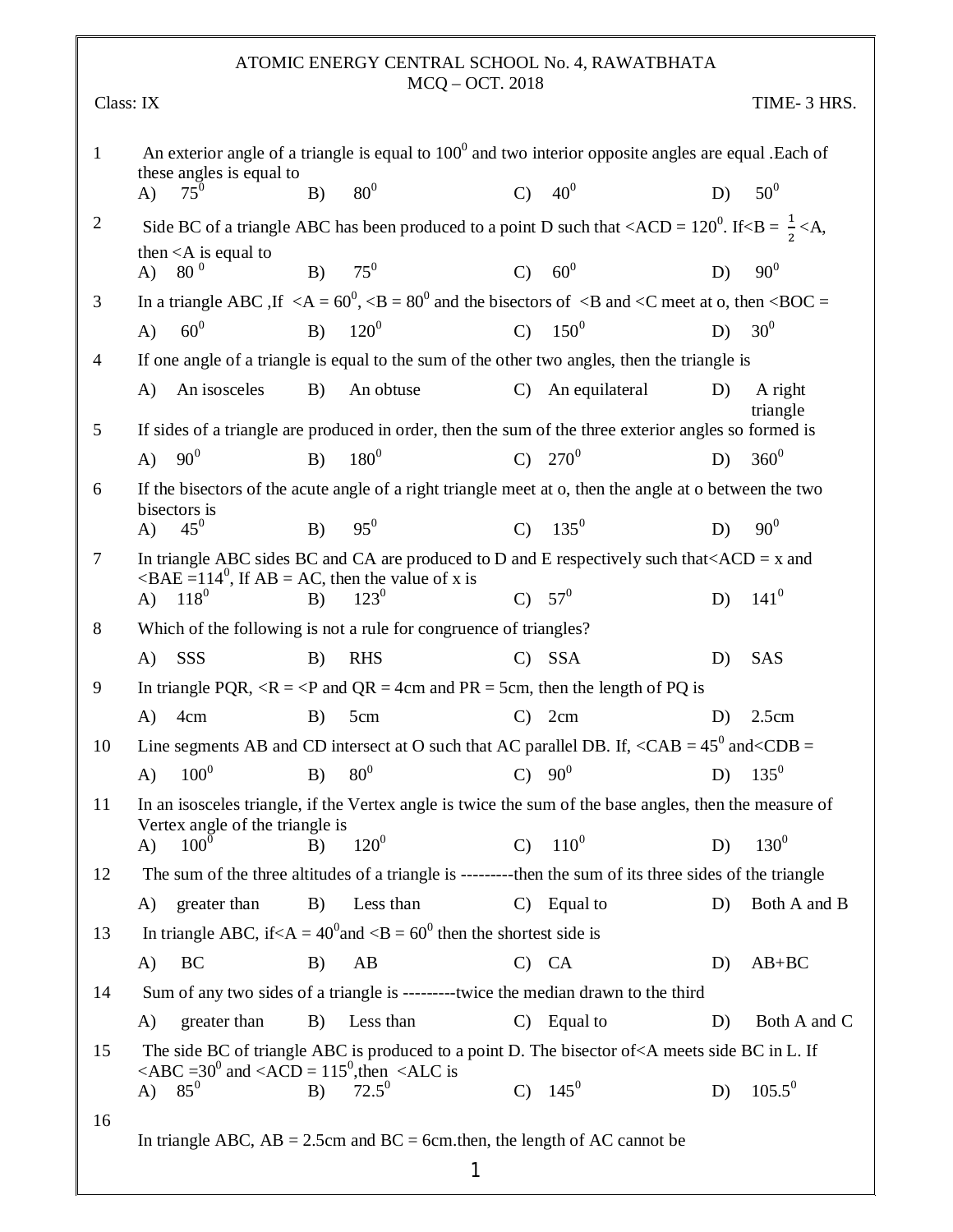| 17 | 3.4cm<br>A)                                                           | B) | 4cm                                                                     | $\mathcal{C}$ | 3.8cm<br>If the altitudes from two Vertices of a triangle to the opposite sides are equal, then the triangle is                                                                                | D) | 3.6cm         |
|----|-----------------------------------------------------------------------|----|-------------------------------------------------------------------------|---------------|------------------------------------------------------------------------------------------------------------------------------------------------------------------------------------------------|----|---------------|
|    | equilateral<br>A)                                                     | B) | isosceles                                                               | $\mathcal{C}$ | scalene                                                                                                                                                                                        | D) | Right-angled  |
| 18 |                                                                       |    | The bisector of any two adjacent angles of a parallelogram intersect at |               |                                                                                                                                                                                                |    |               |
|    | 30 <sup>0</sup><br>$\bf{A}$ )                                         | B) | $45^0$                                                                  | $\mathcal{C}$ | 60 <sup>0</sup>                                                                                                                                                                                | D) | $90^0$        |
| 19 |                                                                       |    |                                                                         |               | The figure formed by joining the mid-points of the adjacent sides of a quadrilateral is a                                                                                                      |    |               |
|    | parallelogram<br>A)                                                   | B) | rectangle                                                               | $\mathcal{C}$ | square                                                                                                                                                                                         | D) | rhombus       |
| 20 |                                                                       |    |                                                                         |               | If one angle of a parallelogram is $24^{\circ}$ less than twice the smallest angle, then the measure of the                                                                                    |    |               |
|    | largest angle of the parallelogram is<br>$176^{0}$<br>A)              | B) | 68 <sup>0</sup>                                                         | $\mathbf{C}$  | $112^{0}$                                                                                                                                                                                      | D) | $102^{0}$     |
| 21 |                                                                       |    |                                                                         |               | ABCD is a parallelogram, M is the mid-point of BD and BM bisects <b. <amb="" is<="" td="" then,=""><td></td><td></td></b.>                                                                     |    |               |
|    | $45^0$<br>$\bf{A}$ )                                                  | B) | 60 <sup>0</sup>                                                         | $\mathcal{C}$ | 90 <sup>0</sup>                                                                                                                                                                                | D) | $75^0$        |
| 22 |                                                                       |    |                                                                         |               | If an angle of a parallelogram is two-third of its adjacent angle, the smallest angle of the parallelogram                                                                                     |    |               |
|    | is<br>$108^{0}$<br>$\bf{A}$                                           | B) | $54^{0}$                                                                |               | $C) 72^0$                                                                                                                                                                                      | D) | $81^0$        |
| 23 |                                                                       |    |                                                                         |               | If the diagonals of a rhombus are 18cm and 24cm respectively, then its side is equal to                                                                                                        |    |               |
|    | A)<br>16cm                                                            | B) | 15cm                                                                    | $\mathbf{C}$  | 20cm                                                                                                                                                                                           | D) | 17cm          |
| 24 |                                                                       |    |                                                                         |               | The diagonals AC and BD of a rectangle ABCD intersect each other at P. If $\langle ABD = 50^0$ , then $\langle DPC \rangle$                                                                    |    |               |
|    | $=$<br>70 <sup>0</sup><br>A)                                          | B) | $90^{0}$                                                                | $\mathcal{C}$ | 80 <sup>0</sup>                                                                                                                                                                                | D) | $100^{0}$     |
| 25 | In a rhombus ABCD, if $\langle ACB = 40^\circ$ , then $\langle ADC =$ |    |                                                                         |               |                                                                                                                                                                                                |    |               |
|    | $70^0$<br>$\bf{A}$                                                    | B) | $45^0$                                                                  | $\mathcal{C}$ | 50 <sup>0</sup>                                                                                                                                                                                | D) | $60^0$        |
| 26 | Diagonals necessarily bisect opposite angles in a                     |    |                                                                         |               |                                                                                                                                                                                                |    |               |
|    | rectangle<br>A)                                                       | B) | parallelogram                                                           | $\mathcal{C}$ | Isosceles trapezium                                                                                                                                                                            | D) | square        |
| 27 |                                                                       |    |                                                                         |               | ABCD is a trapezium in which ABIIDC. M and N are the mid-points of AD and BC respectively. If                                                                                                  |    |               |
|    | $AB = 12$ cm, MN= 14cm, then CD =<br>A)<br>10cm                       | B) | 12cm                                                                    | $\mathcal{C}$ | 14cm                                                                                                                                                                                           | D) | 16cm          |
| 28 |                                                                       |    |                                                                         |               | The angles of a quadrilateral are in the ratio $3:4:5:6$ . The smallest of these angles is                                                                                                     |    |               |
|    | $45^0$<br>A)                                                          | B) | 60 <sup>0</sup>                                                         | $\mathcal{C}$ | 36 <sup>0</sup>                                                                                                                                                                                | D) | $48^{0}$      |
| 29 |                                                                       |    |                                                                         |               | The figure formed by joining the mid-points of the adjacent sides of a rectangle is                                                                                                            |    |               |
|    | rhombus<br>A)                                                         | B) | square                                                                  | $\mathcal{C}$ | rectangle                                                                                                                                                                                      | D) | parallelogram |
| 30 |                                                                       |    |                                                                         |               | In $\triangle ABC$ , E is the mid-point of medium AD such that BE produced meets AC at F. If AC = 10.5cm,                                                                                      |    |               |
|    | then $AF =$<br>3cm<br>A)                                              | B) | 3.5cm                                                                   | $\mathbf{C}$  | 2.5cm                                                                                                                                                                                          | D) | 5cm           |
| 31 |                                                                       |    |                                                                         |               | In triangle ABC, P,Q and R are the mid-points of sides BC, CA and AB respectively. If $Ac = 21cm$ ,                                                                                            |    |               |
|    |                                                                       |    | $BC = 29cm, AB = 30cm$ , then the perimeter of quadrilateral ARPQ is    |               |                                                                                                                                                                                                |    |               |
|    | 21cm<br>A)                                                            | B) | 31cm                                                                    | $\mathbf{C}$  | 41cm                                                                                                                                                                                           | D) | 51cm          |
| 32 |                                                                       |    |                                                                         |               | In a Quadrilateral ABCD, $\langle A + \langle C = 2(\langle B + \langle D \rangle) \rangle$ . If $\langle A = 140^{\circ}$ and $\langle D = 60^{\circ}$ then $\langle B = 140^{\circ} \rangle$ |    |               |
|    | 60 <sup>0</sup><br>A)                                                 | B) | 80 <sup>0</sup>                                                         | $\mathcal{C}$ | $120^{0}$                                                                                                                                                                                      | D) | $130^{0}$     |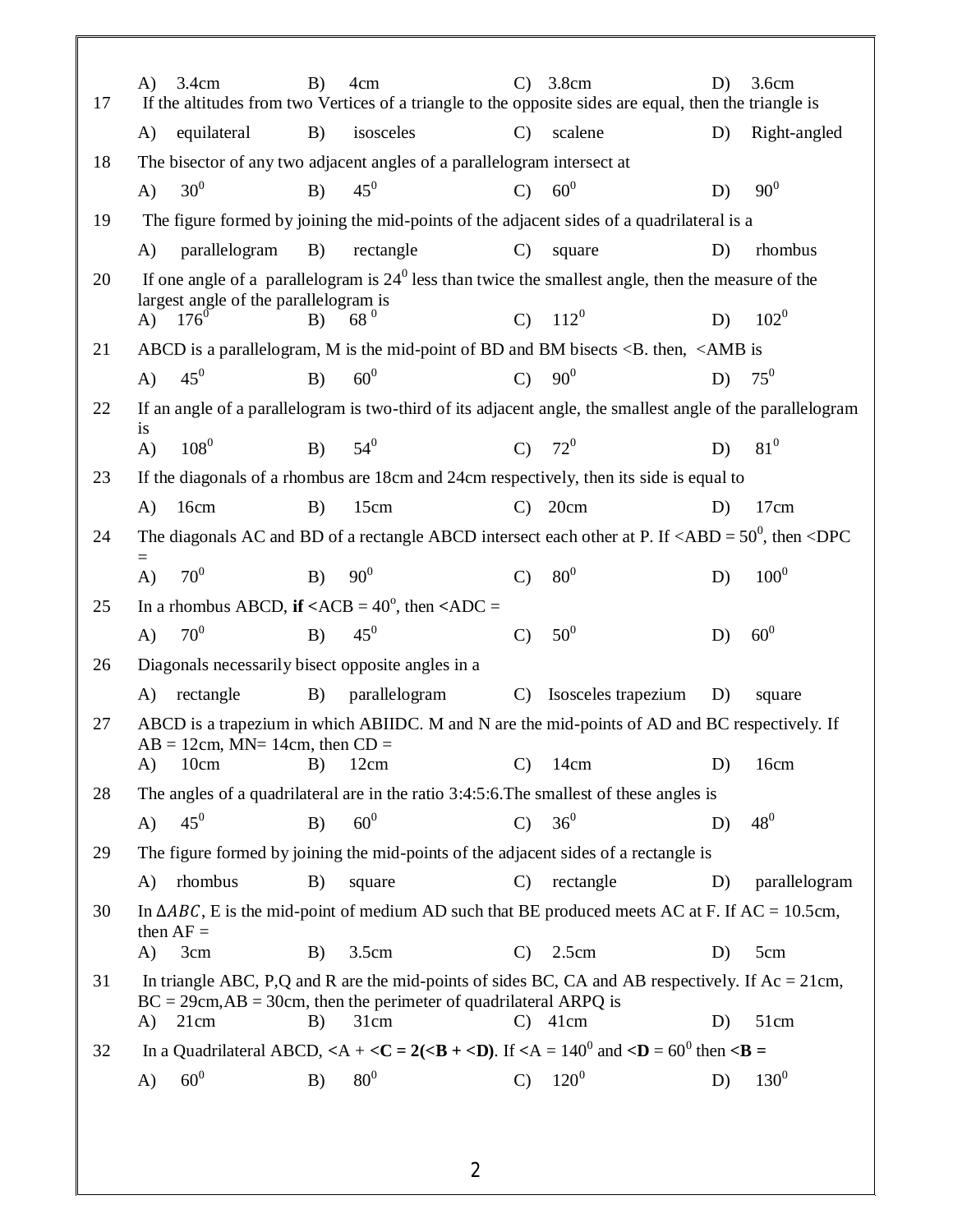| 33 | $AF =$                                                                       |    |                                                                    |               | ABCD is a parallelogram and E is the mid-point of BC. DE and AB when produced meet at F. then                                                            |    |                                 |
|----|------------------------------------------------------------------------------|----|--------------------------------------------------------------------|---------------|----------------------------------------------------------------------------------------------------------------------------------------------------------|----|---------------------------------|
|    | $\frac{3}{2}AB$<br>A)                                                        | B) | 2AB                                                                |               | $C)$ 3AB                                                                                                                                                 |    | D) $\frac{5}{4}$ AB             |
| 34 |                                                                              |    |                                                                    |               | In $\triangle ABC$ , <a 30<sup="" =="">0, <b 40<sup="" =="">0 and <c 110<sup="" =="">0. The angle of the triangle formed by joining the mid-</c></b></a> |    |                                 |
|    | points of the sides of this triangle are<br>$70^0, 70^0, 40^0$<br>$\bf{A}$ ) | B) | $60^0,40^0,80^0$                                                   |               | C) $30^0, 40^0, 110^0$                                                                                                                                   | D) | $60^0, 70^0, 50^0$              |
| 35 | The weight of a body at the centre of the earth is                           |    |                                                                    |               |                                                                                                                                                          |    |                                 |
|    | A)<br>Zero                                                                   | B) | maximum                                                            | $\mathcal{C}$ | infinity                                                                                                                                                 | D) | Equal to its<br>mass            |
| 36 |                                                                              |    |                                                                    |               | If the mass of a body is M on the surface of the earth, its mass on the surface of the moon will be                                                      |    |                                 |
|    | M/6<br>A)                                                                    | B) | $M + 6$                                                            | $\mathcal{C}$ | M                                                                                                                                                        | D) | 6M                              |
| 37 |                                                                              |    |                                                                    |               | If a person jumps 1m at the surface of earth. He will jump about---------- on the surface of moon                                                        |    |                                 |
|    | A)<br>6m                                                                     | B) | $\frac{1}{2}$ m                                                    | $\mathcal{C}$ | 0.6 <sub>m</sub>                                                                                                                                         | D) | 0.006m                          |
| 38 | The weight of a body cannot be expressed in                                  |    |                                                                    |               |                                                                                                                                                          |    |                                 |
|    | A)<br>kgwt                                                                   | B) | $\mathbf N$                                                        | $\mathcal{C}$ | dyne                                                                                                                                                     | D) | kg                              |
| 39 |                                                                              |    |                                                                    |               | If the earth suddenly shrinks to half its present size, the value of acceleration due to gravity will                                                    |    |                                 |
|    | A)<br>become twice                                                           | B) | remain unchanged                                                   | $\mathbf{C}$  | become half                                                                                                                                              | D) | Become 4                        |
| 40 |                                                                              |    |                                                                    |               | A stone is dropped from a tower, its speed after it has fallen 10m is approximately                                                                      |    | times                           |
|    | 9.8 <sub>m/s</sub><br>A)                                                     | B) | 14m/s                                                              | $\mathbf{C}$  | 19.6m/s                                                                                                                                                  | D) | 28m/s                           |
| 41 |                                                                              |    | A force of 2kgwt acts on a body of mass 4.9kg, its acceleration is |               |                                                                                                                                                          |    |                                 |
|    | $2ms^{-2}$<br>$\bf{A}$                                                       | B) | $3ms^{-2}$                                                         | $\mathcal{C}$ | $4ms^{-2}$                                                                                                                                               | D) | $5 \mathrm{ms}^{\text{-}2}$     |
| 42 |                                                                              |    | As a bubble comes from the bottom of a lake to the top, its radius |               |                                                                                                                                                          |    |                                 |
|    | A)<br>increases                                                              | B) | decreases                                                          | $\mathcal{C}$ | does not change                                                                                                                                          | D) | becomes zero                    |
| 43 |                                                                              |    |                                                                    |               | A piece of ice is floating in a jar containing water. When the ice melts, then the level of water                                                        |    |                                 |
|    | A)<br>rises                                                                  | B) | falls                                                              | $\mathcal{C}$ | Remains unchanged D)                                                                                                                                     |    | Rises or falls<br>depend on its |
| 44 |                                                                              |    |                                                                    |               | A body of weight $W_1$ , displaces an amount of water $W_2$ . If body is floating in water, then how is $W_1$ .                                          |    | mass                            |
|    | related to $W_2$                                                             |    |                                                                    |               |                                                                                                                                                          |    |                                 |
|    | $W_1 = W_2$<br>A)                                                            | B) | $W_1 > W_2$                                                        |               | C) $W_1 < W_2$                                                                                                                                           | D) | $W_1 \leq W_2$                  |
| 45 | Pascal is the unit of                                                        |    |                                                                    |               |                                                                                                                                                          |    |                                 |
|    | Thrust<br>A)                                                                 | B) | Pressure                                                           | $\mathcal{C}$ | Weight                                                                                                                                                   | D) | Force                           |
| 46 | molecules of water                                                           |    | Which of the following correctly represents 360g of water:         |               | (i) 2 mole of water (ii) 20 moles of water (iii) 6.022 X $10^{23}$ molecules of water (iv) 1.20 X $10^{25}$                                              |    |                                 |
|    | A)<br>(i)                                                                    | B) | $(i)$ & $(iv)$                                                     | $\mathbf{C}$  | $(ii)$ & $(iii)$                                                                                                                                         | D) | $(ii)$ & $(iv)$                 |
| 47 |                                                                              |    | Which of the following contains maximum number of molecules?       |               |                                                                                                                                                          |    |                                 |
|    | 1 g of $CO2$<br>A)                                                           | B) | 1 g of $N_2$                                                       | $\mathcal{C}$ | 1 g of $H_2$                                                                                                                                             | D) | $1 g$ of $CH4$                  |
| 48 | Valency of noble gases is                                                    |    |                                                                    |               |                                                                                                                                                          |    |                                 |
|    | A)<br>1                                                                      | B) | $\overline{0}$                                                     | $\mathcal{C}$ | $\overline{2}$                                                                                                                                           | D) | 3                               |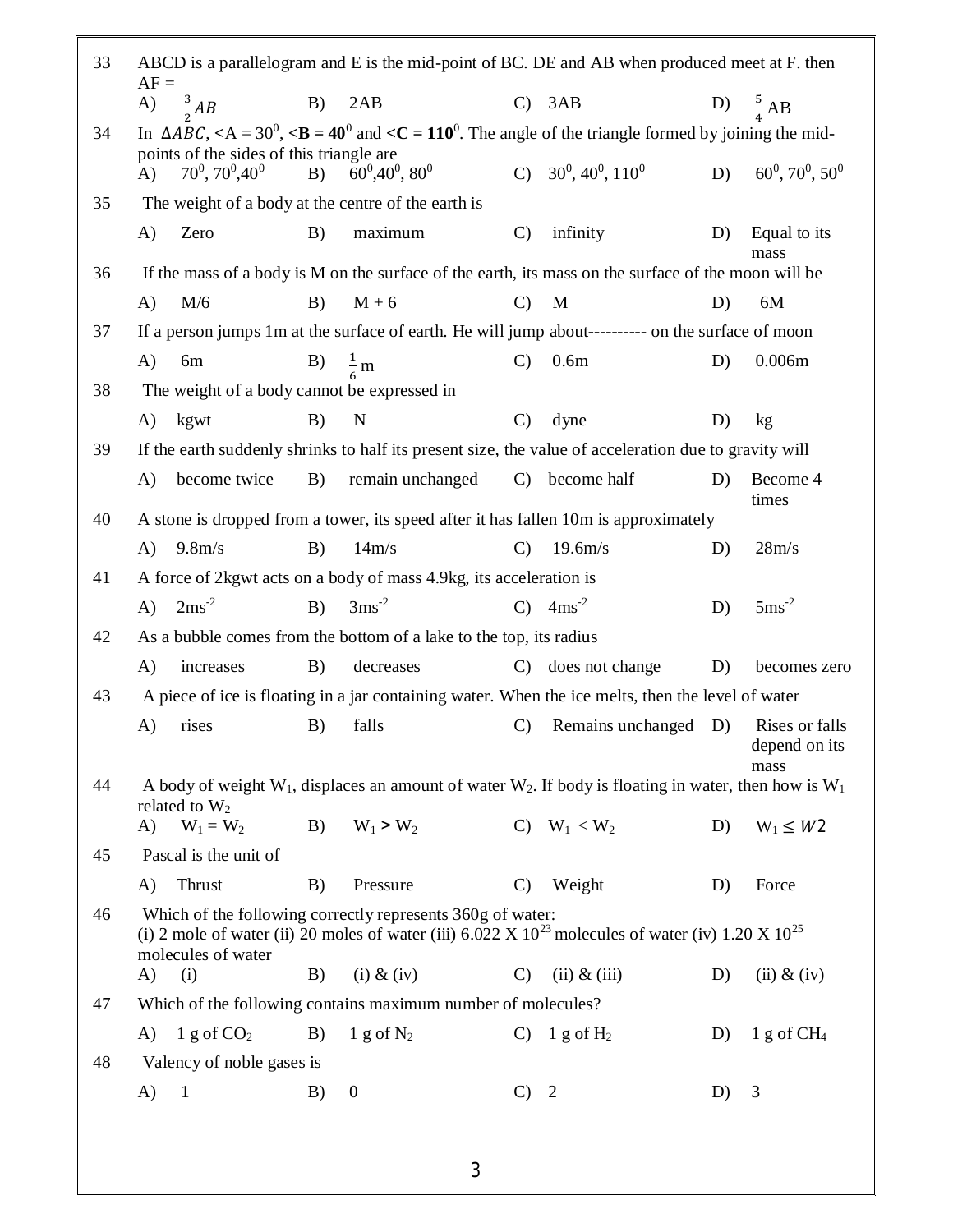| 49 | The ratio of H:O by mass in water is                                  |    |                                                                                                                |               |                              |    |                     |
|----|-----------------------------------------------------------------------|----|----------------------------------------------------------------------------------------------------------------|---------------|------------------------------|----|---------------------|
|    | 1:8<br>A)                                                             | B) | 8:1                                                                                                            |               | C) 1:2                       | D) | 2:1                 |
| 50 | The amount of chemical substance is reported as                       |    |                                                                                                                |               |                              |    |                     |
|    | $\bf{A}$ )<br>Mole                                                    | B) | Mass                                                                                                           | $\mathbf{C}$  | Volume                       | D) | Density             |
| 51 |                                                                       |    | Which one of the following is the correct formula of aluminium sulphate                                        |               |                              |    |                     |
|    | AISO <sub>4</sub><br>A)                                               | B) | $Al_3(SO_4)_2$                                                                                                 | $\mathbf{C}$  | $Al_2(SO_4)_3$               | D) | $\text{Al}(SO_4)_3$ |
| 52 | $CO2$ . this statement is in accordance with                          |    | Sample of carbon dioxide is taken from any part of the world is found to have a molecular formula              |               |                              |    |                     |
|    | Law of<br>A)<br>conservation of<br>mass                               | B) | Law of constant<br>proportions                                                                                 |               | C) Dalton's atomic<br>theory | D) | All of the<br>above |
| 53 |                                                                       |    | If mass of an apple is 100g and that of carbon -12 atom is $2.0 \times 10^{-23}$ g then what would be the mass |               |                              |    |                     |
|    | of apple in u (unified mass)?<br>A) $2.4 \text{ X } 10^{21} \text{u}$ |    | B) $6.0 \text{ X } 10^{21} \text{u}$ C) $2.4 \text{ X } 10^{25} \text{u}$                                      |               |                              | D) | 6.0 X $10^{25}$ u   |
| 54 |                                                                       |    | Which of the following set represents the symbols of metals used to make rail, jewellery and                   |               |                              |    |                     |
|    | thermometer respectively?                                             |    |                                                                                                                |               |                              |    |                     |
|    | Ir, Si, Me<br>A)                                                      | B) | Fe, Go, Hg                                                                                                     |               | $C)$ Fr, Ag, He              | D) | Fe, Au, Hg          |
| 55 | a chemical reaction?                                                  |    | Which of the following reactions is not suitable for the verification of law of conservation of mass in        |               |                              |    |                     |
|    | A)<br>Precipitation<br>reaction                                       | B) | Displacement<br>reaction                                                                                       | $\mathcal{C}$ | Redox reaction               | D) | Nuclear<br>reaction |
| 56 | Cell wall of bacterium is formed of                                   |    |                                                                                                                |               |                              |    |                     |
|    | $\bf{A}$<br>Cellulose                                                 | B) | Hemicellulose                                                                                                  | $\mathbf{C}$  | Chitin                       | D) | Peptidoglycan       |
| 57 |                                                                       |    | Which of the following is commonly called plant animal?                                                        |               |                              |    |                     |
|    | $\mathbf{A}$<br>Diatoms                                               | B) | Euglena                                                                                                        | $\mathcal{C}$ | Slime moulds                 | D) | Dinoflagellate      |
| 58 | To which group penicillium belongs?                                   |    |                                                                                                                |               |                              |    | S                   |
|    | Algae<br>A)                                                           | B) | Fungi                                                                                                          | $\mathbf{C}$  | <b>Bryophyte</b>             | D) | Pteridophyta        |
| 59 | Naked seeds are present in                                            |    |                                                                                                                |               |                              |    |                     |
|    | Cycas<br>A)                                                           | B) | Fern                                                                                                           | $\mathbf{C}$  | Mustard                      | D) | Funaria             |
| 60 |                                                                       |    | Hydra and other coelenterates are identified by which type of body organization?                               |               |                              |    |                     |
|    | Cellular<br>A)                                                        | B) | Protoplasmic                                                                                                   | $\mathcal{C}$ | Tissue                       | D) | Organ               |
| 61 | Parapodia are locomotory organs of                                    |    |                                                                                                                |               |                              |    |                     |
|    | Neries<br>A)                                                          | B) | Earthworm                                                                                                      | $\mathbf{C}$  | Leeches                      | D) | All annelids        |
| 62 | Arhthropods are characterized by                                      |    |                                                                                                                |               |                              |    |                     |
|    | Jointed legs<br>A)                                                    | B) | Blood filled                                                                                                   | $\mathcal{C}$ | Both a & b                   | D) | None                |
| 63 |                                                                       |    | haemocoel<br>Number of gill slits present in bony fishes is usually                                            |               |                              |    |                     |
|    | Three<br>A)                                                           | B) | Four                                                                                                           | $\mathcal{C}$ | Five                         | D) | Seven               |
| 64 | Skin of frog is respiratory in function due to                        |    |                                                                                                                |               |                              |    |                     |
|    | Presence of<br>A)<br>mucus glands                                     | B) | Absence of<br>exoskeleton                                                                                      | $\mathcal{C}$ | Highly vascular              | D) | All of these        |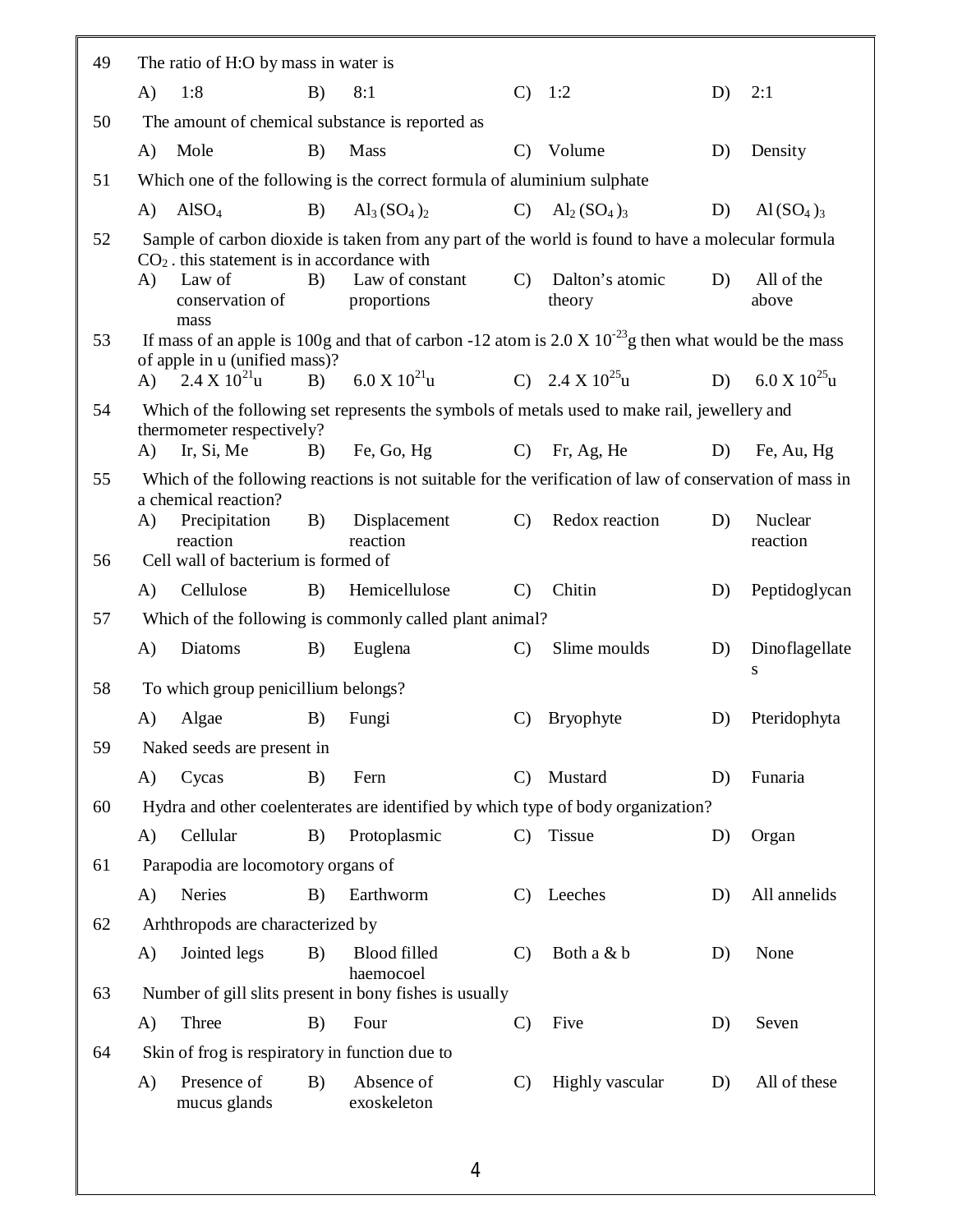| 65 | Birds are similar to mammals in |                                             |    |                                                                                           |               |                                   |    |                              |  |  |
|----|---------------------------------|---------------------------------------------|----|-------------------------------------------------------------------------------------------|---------------|-----------------------------------|----|------------------------------|--|--|
|    | A)                              | Having<br>pneumatic<br>bones                | B) | Laying eggs                                                                               | $\mathbf{C}$  | Having exoskeleton<br>of feathers | D) | Being warm<br>blooded        |  |  |
| 66 |                                 | Select the flying mammal:                   |    |                                                                                           |               |                                   |    |                              |  |  |
|    | A)                              | Flying dragon                               | B) | Bat                                                                                       | $\mathcal{C}$ | Exocoetus                         | D) | Salamander                   |  |  |
| 67 |                                 |                                             |    |                                                                                           |               |                                   |    |                              |  |  |
|    | $\bf{A}$                        | Livre                                       | B) | Tithe                                                                                     | $\mathcal{C}$ | Jaille                            | D) | Income tax                   |  |  |
| 68 |                                 | Who wrote the spirit of the Laws?           |    |                                                                                           |               |                                   |    |                              |  |  |
|    | $\bf{A}$                        | John Locke                                  | B) | Roussean                                                                                  | $\mathbf{C}$  | Motesquien                        | D) | Karl Marx                    |  |  |
| 69 |                                 |                                             |    | When din the storm of the bastille take place?                                            |               |                                   |    |                              |  |  |
|    | A)                              | On 11 May<br>1788                           | B) | On June 1889                                                                              | $\mathcal{C}$ | On 4 July 1789                    | D) | On 14 July<br>1789           |  |  |
| 70 |                                 |                                             |    | When din the National Assembly complete the draft of the constitution?                    |               |                                   |    |                              |  |  |
|    | A)                              | In 1799                                     | B) | In 1791                                                                                   | $\mathbf{C}$  | In 1790                           | D) | In 1781                      |  |  |
| 71 |                                 | Who were known as the 'sans-culottes'?      |    |                                                                                           |               |                                   |    |                              |  |  |
|    | $\bf{A}$                        | Revolutionaries                             | B) | <b>Nobles</b>                                                                             | $\mathbf{C}$  | Jacobins                          | D) | Clergy                       |  |  |
| 72 |                                 |                                             |    | What did the red cap worn by the Sans culottes men symbolize?                             |               |                                   |    |                              |  |  |
|    | A)                              | Revolution                                  | B) | Liberty                                                                                   | $\mathcal{C}$ | Equality                          | D) | Fraternity                   |  |  |
| 73 |                                 |                                             |    | Dr Guillotine was a person who invented                                                   |               |                                   |    |                              |  |  |
|    | A)                              | Guillotine                                  | B) | Connon                                                                                    | $\mathbf{C}$  | Gun powder                        | D) | Non of the<br>above          |  |  |
| 74 |                                 |                                             |    | When din Napoleon Bonaparte crown himself as Emperor of France?                           |               |                                   |    |                              |  |  |
|    | $\bf{A}$                        | In 1812                                     | B) | In 1804                                                                                   | $\mathbf{C}$  | In 1809                           | D) | In 1800                      |  |  |
| 75 |                                 |                                             |    | Which one of the following places receives the highest rainfall in the world?             |               |                                   |    |                              |  |  |
|    | A)                              | Silchar                                     | B) | Mawsynram                                                                                 |               | C) Cherrapunji                    | D) | Guwahati                     |  |  |
| 76 |                                 |                                             |    | The wind blowing in the northern plains in summers is known as:                           |               |                                   |    |                              |  |  |
|    | A)                              | Kaal Baisakhi                               | B) | Loo                                                                                       | $\mathbf{C}$  | Trade Winds                       | D) | None of the<br>above         |  |  |
| 77 |                                 |                                             |    | Which one of the following causes rainfall during winters in north-western part of India. |               |                                   |    |                              |  |  |
|    | A)                              | Cyclonic<br>depression                      | B) | Retreating monsoon                                                                        | $\mathbf{C}$  | Western disturbance               | D) | Southwest<br>monsoon         |  |  |
| 78 |                                 | Monsoon arrives in India approximately in : |    |                                                                                           |               |                                   |    |                              |  |  |
|    | A)                              | Early May                                   | B) | Early July                                                                                | $\mathcal{C}$ | <b>Early June</b>                 | D) | <b>Early August</b>          |  |  |
| 79 |                                 |                                             |    | Which one of the following characterizes the cold weather season in India?                |               |                                   |    |                              |  |  |
|    | A)                              | Warm days and<br>warm nights                | B) | Warm days and cold<br>nights                                                              | $\mathcal{C}$ | Cool days and cold<br>nights      | D) | Cold days and<br>warm nights |  |  |
| 80 |                                 |                                             |    | The rainfall of immense importance for the cultivation of 'rabi' crops is known as        |               |                                   |    |                              |  |  |
|    | A)                              | Mahawat                                     | B) | Mango-shower                                                                              | $\mathcal{C}$ | The 'Break' in<br>Monsoon         | D) | October heat                 |  |  |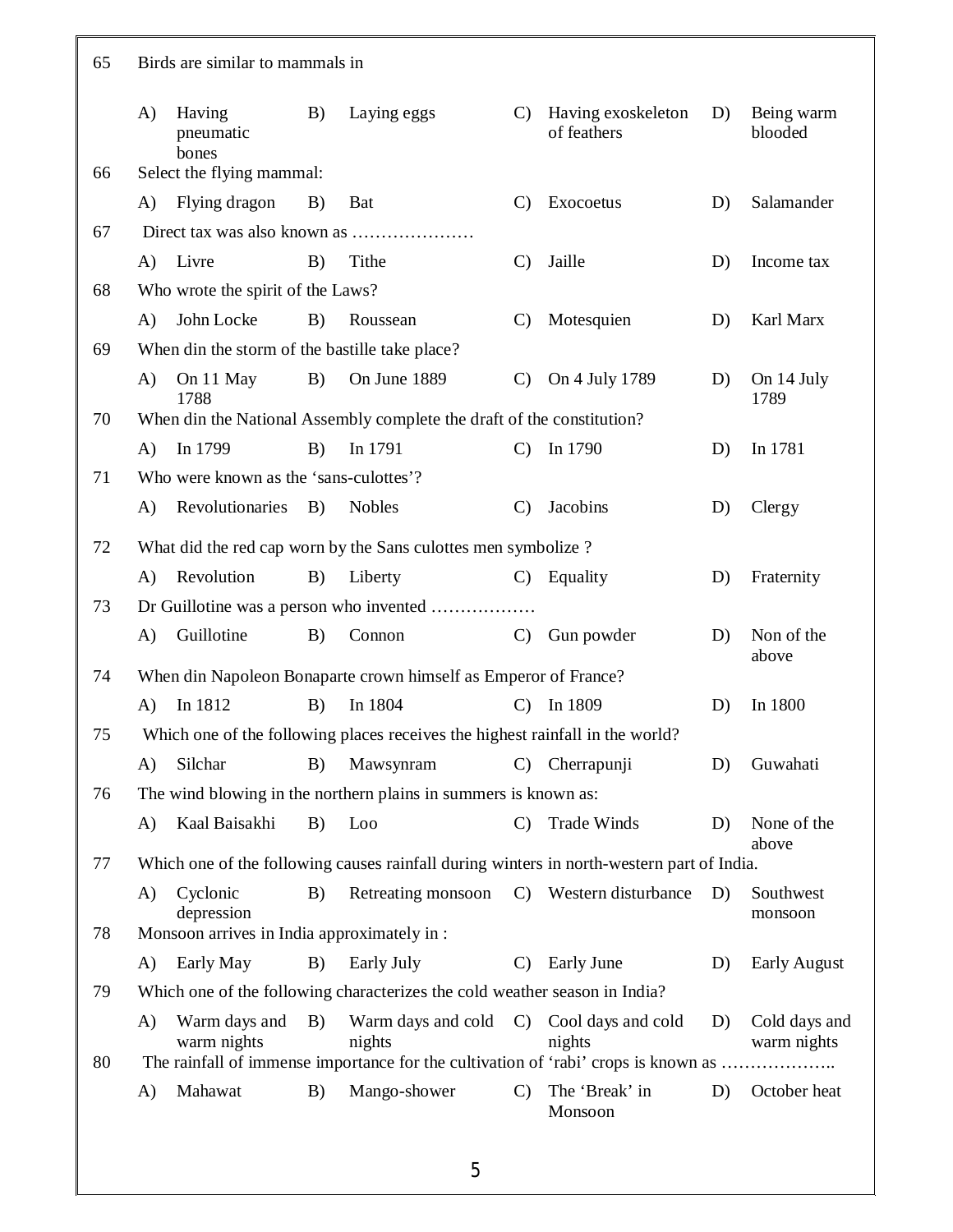| 81 |          |                                                 |            |                                                                                             |               |                          |    |                                  |
|----|----------|-------------------------------------------------|------------|---------------------------------------------------------------------------------------------|---------------|--------------------------|----|----------------------------------|
|    | A)       | Coriolis force                                  | B)         | Kaal Baisakhi                                                                               |               | C) Western Cyclonic      | D) | Jet Streams                      |
|    |          |                                                 |            |                                                                                             |               | Disturbance              |    |                                  |
| 82 |          |                                                 |            | Equable climate type of climate is found in places located                                  |               |                          |    |                                  |
|    | $\bf{A}$ | Close to the sea                                | <b>B</b> ) | Far from the sea                                                                            | $\mathcal{C}$ | Interiors of             | D) | None of the                      |
| 83 |          |                                                 |            | In which countries the term Western Disturbance is used to describe an extra tropical storm |               | continents/countries     |    | above                            |
|    |          | originating in the Mediterranean Sea?           |            |                                                                                             |               |                          |    |                                  |
|    | A)       | India                                           | B)         | Pakistan                                                                                    | $\mathbf{C}$  | Afghanistan and<br>Nepal | D) | All of the<br>above              |
| 84 |          |                                                 |            | When does the Cold Weather Season begin in northern India?                                  |               |                          |    |                                  |
|    | A)       | March                                           | B)         | Mid-November                                                                                |               | C) October               | D) | Early June                       |
| 85 |          |                                                 |            | The climate and Weather conditions in India are governed by                                 |               |                          |    |                                  |
|    | A)       | Pressure and                                    | B)         | Coriolis force and                                                                          | $\mathcal{C}$ | Western cyclonic         | D) | All of the                       |
| 86 |          | surface winds<br>What is the full form of ITCZ? |            | Upper air circulation                                                                       |               | disturbance              |    | above                            |
|    | A)       | Indian Tropical                                 | B)         | <b>Inter Tropical</b>                                                                       | $\mathcal{C}$ | <b>Inter Tropical</b>    | D) | Inter                            |
|    |          | Convergence<br>Zone                             |            | Convergence Zone                                                                            |               | Climate Zone             |    | Temperate<br>Convergence<br>Zone |
| 87 |          | When does the monsoon arrive in India?          |            |                                                                                             |               |                          |    |                                  |
|    | A)       | Early June                                      | B)         | August                                                                                      | $\mathcal{C}$ | September                | D) | Early October                    |
| 88 |          |                                                 |            | Which group of the states is associated with mango showers?                                 |               |                          |    |                                  |
|    | A)       | Kerala and<br>Jammu &<br>Kashmir                | B)         | Gujrat and Rajasthan C)                                                                     |               | Kerala and<br>Karnataka  | D) | Karnataka and<br>West Bengal     |
| 89 |          |                                                 |            | From which Greek work democracy has derived?                                                |               |                          |    |                                  |
|    |          | A) Democrat B) Democraty                        |            |                                                                                             |               | C) Democratia            |    | D) None of the                   |
| 90 |          | Which country become Independent in 1930?       |            |                                                                                             |               |                          |    | above                            |
|    | A)       | Saudi Arabia                                    | B)         | Mexico                                                                                      | $\mathcal{C}$ | Fiji                     | D) | China                            |
| 91 |          | What is the name of the Chinese Parliament?     |            |                                                                                             |               |                          |    |                                  |
|    | A)       | National<br>People's<br>Committee               | B)         | National People's<br>Conference                                                             | $\mathcal{C}$ | New People's<br>Congress | D) | National<br>People's<br>Congress |
| 92 |          |                                                 |            | In which country women do not have the right to vote.                                       |               |                          |    |                                  |
|    | A)       | Estonia                                         | B)         | Saudi Arabia                                                                                | $\mathbf{C}$  | Fiji                     | D) | Mexico                           |
|    |          |                                                 |            |                                                                                             |               |                          |    |                                  |
| 93 |          |                                                 |            | Who is the ruler of Zimbabwe since independence?                                            |               |                          |    |                                  |
|    | A)       | Pinochet                                        | B)         | <b>General Parvez</b><br>Musharraf                                                          | $\mathbf{C}$  | <b>Robert Mugabe</b>     | D) | None of the<br>above             |
| 94 |          |                                                 |            | In which country did the worst-recorded famine in the world history take place?             |               |                          |    |                                  |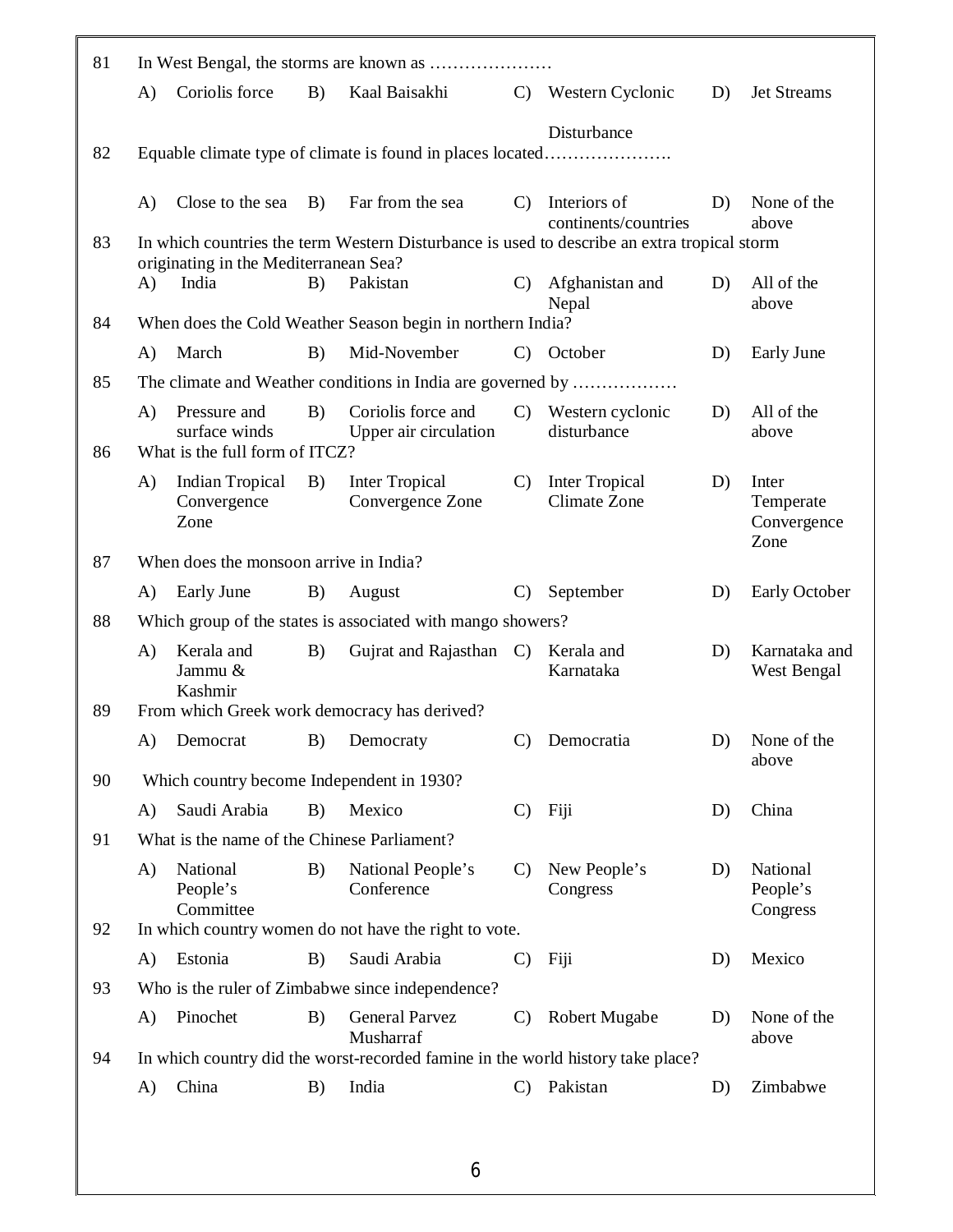| 95  |              |                                               |    | When did General Parvez Musharraf lead a military coup in Pakistan?   |               |                                                                                                    |    |                       |
|-----|--------------|-----------------------------------------------|----|-----------------------------------------------------------------------|---------------|----------------------------------------------------------------------------------------------------|----|-----------------------|
|     | $\mathbf{A}$ | In October                                    | B) | In October 1985                                                       |               | C) In October 1989                                                                                 | D) | In October            |
| 96  |              | 1990                                          |    | What is the main production activity in Palampur?                     |               |                                                                                                    |    | 1999                  |
|     |              |                                               |    |                                                                       |               |                                                                                                    |    |                       |
|     | $\bf{A}$     | Poultry<br>Farming                            | B) | Farming                                                               | $\mathcal{C}$ | Dairy Farming                                                                                      | D) | Manufacturing         |
| 97  | A)           | Rs. 35                                        | B) | Rs. 40                                                                | $\mathcal{C}$ | What was the minimum fixed wage per day for a farm labourer by the government?<br>Rs. 55           | D) | Rs. 60                |
| 98  |              |                                               |    |                                                                       |               | What per cent of the people are dependent on farming for their livelihood in Palampur?             |    |                       |
|     | A)           | 75 percent                                    | B) | 80 percent                                                            | $\mathcal{C}$ | 55 percent                                                                                         | D) | 65 percent            |
| 99  |              |                                               |    | Which crop is grown in Palampur during the rainy season?              |               |                                                                                                    |    |                       |
|     | $\bf{A}$     | Sugarcane                                     | B) | Jowar and Bajra                                                       |               | C) Potato                                                                                          | D) | Wheat                 |
| 100 |              |                                               |    | Which state has highest consumption of chemical fertilizers in India? |               |                                                                                                    |    |                       |
|     | A)           | Punjab                                        | B) | Haryana                                                               | $\mathcal{C}$ | <b>Uttar Pradesh</b>                                                                               | D) | None of the           |
| 101 |              | It is the ------------------- that we defile. |    |                                                                       |               |                                                                                                    |    | above                 |
|     | A)           | Human earth                                   | B) | Nature                                                                | $\mathcal{C}$ | heaven                                                                                             | D) | hell                  |
| 102 |              | Who is the poet of No Men Are Foreign?        |    |                                                                       |               |                                                                                                    |    |                       |
|     | $\bf{A}$     | <b>Robert Frost</b>                           | B) | T.S. Eliot                                                            | $\mathcal{C}$ | James Kirkup                                                                                       | D) | P.B. Shelley          |
| 103 |              |                                               |    | What is emotional security according to Kalam?                        |               |                                                                                                    |    |                       |
|     | A)           | games and<br>sports                           | B) | Discipline                                                            | $\mathbf{C}$  | punctuality                                                                                        | D) | love and<br>affection |
| 104 |              |                                               |    | What is the material security according to Kalam?                     |               |                                                                                                    |    |                       |
|     | A)           | basic<br>necessities                          | B) | comfort                                                               | $\mathcal{C}$ | luxury                                                                                             | D) | wealth                |
| 105 |              |                                               |    |                                                                       |               | When did Odisha witness the outbreak of cyclone as specified in "Weathering the storm in Ersama"?  |    |                       |
|     | A)           | 1996                                          | B) | 1997                                                                  | $\mathbf{C}$  | 1998                                                                                               | D) | 1999                  |
| 106 | Ersama.      |                                               |    |                                                                       |               | Who played the pivotal role bringing rehabilitative measures for the people affected in cyclone in |    |                       |
|     | A)           | Prashant                                      | B) | Dinesh                                                                | $\mathbf{C}$  | Sohan                                                                                              | D) | Rohit                 |
| 107 |              |                                               |    | ---------- his surprise the door was opened?                          |               |                                                                                                    |    |                       |
|     | A)           | in                                            | B) | To                                                                    | $\mathcal{C}$ | at                                                                                                 | D) | from                  |
| 108 |              | My best friend lives ------- Bortez Road.     |    |                                                                       |               |                                                                                                    |    |                       |
|     | A)           | in                                            | B) | <b>Of</b>                                                             | $\mathcal{C}$ | off                                                                                                | D) | upon                  |
| 109 | He           |                                               |    | told that the sun ---------------- in the east.                       |               |                                                                                                    |    |                       |
|     | A)           | rises                                         | B) | Rose                                                                  | $\mathcal{C}$ | risen                                                                                              | D) | Rise                  |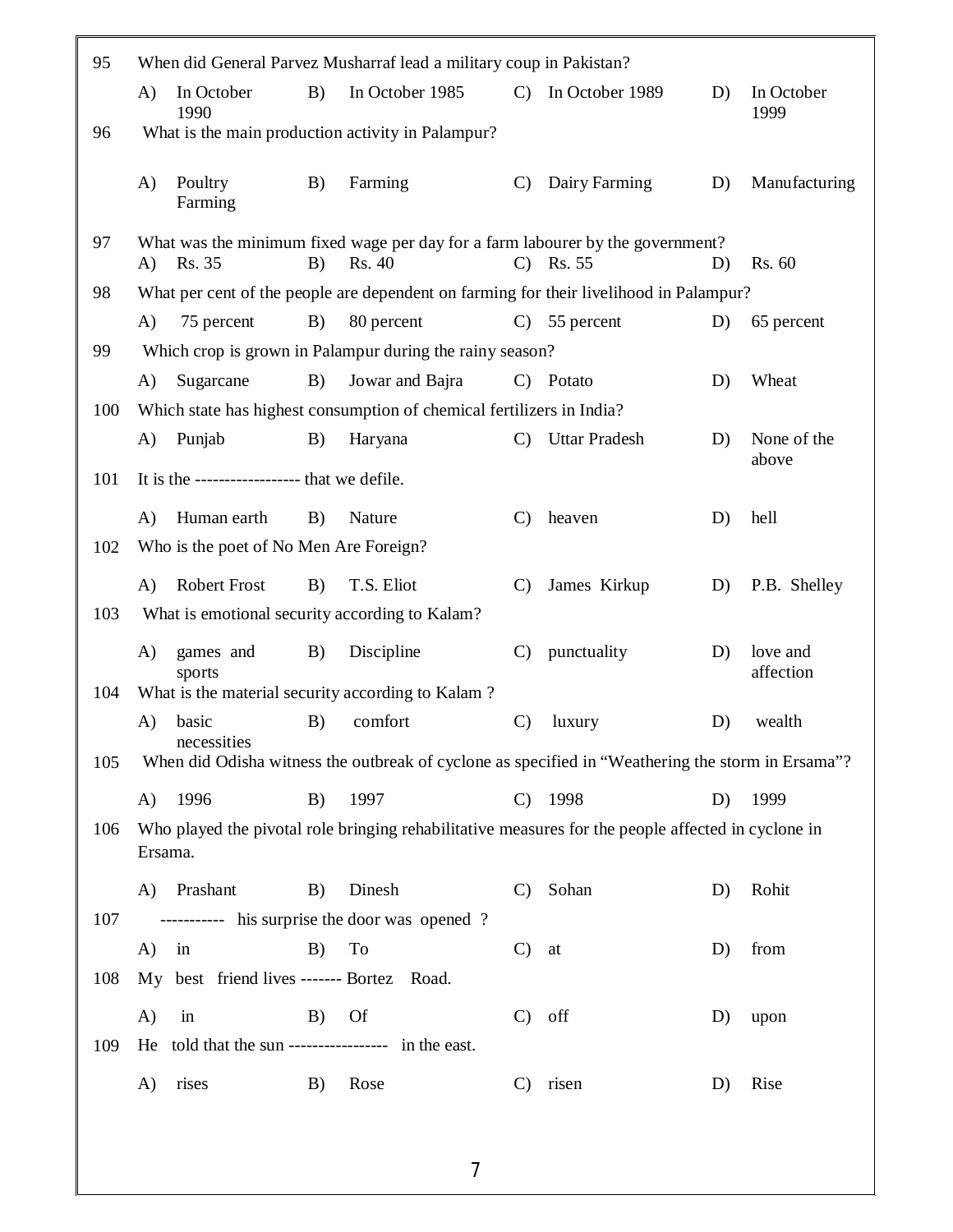| 110 | He asked how old her mother ------- |                                                            |            |                                                                              |               |                                                                                   |    |                            |  |  |
|-----|-------------------------------------|------------------------------------------------------------|------------|------------------------------------------------------------------------------|---------------|-----------------------------------------------------------------------------------|----|----------------------------|--|--|
|     | $A)$ is                             | B)                                                         |            | Was                                                                          | $\mathcal{C}$ | were                                                                              | D) | be                         |  |  |
| 111 |                                     | प्रेमचंद के फटे जूते पाठ के लेखक हैं-                      |            |                                                                              |               |                                                                                   |    |                            |  |  |
|     | A)                                  | महादेवी वर्मा $\qquad \quad \mathrm{B)}\quad \,$ चपला देवी |            |                                                                              |               | $\rm C)$ हरिशंकर परसाई                                                            | D) | जाबिर हु सैन               |  |  |
| 112 |                                     | प्रेमचंद जी के पैर का कौन-सा जूता फटा हु आथा?              |            |                                                                              |               |                                                                                   |    |                            |  |  |
|     |                                     | $\rm{A)}$ दाएँ पैर का                                      |            | $\ket{\text{B}}$ वाएँ पैर का                                                 | $\mathbf{C}$  | दोनो                                                                              | D) | किसी भी पैर का<br>नहीं     |  |  |
|     |                                     | $113$ कुंभनदास किसके शिष्य थे ?                            |            |                                                                              |               |                                                                                   |    |                            |  |  |
|     |                                     | A) बल्लभाचार्य $B$ ) कृपाचार्य                             |            |                                                                              | $\mathcal{C}$ | विश्वामित्र                                                                       | D) | इनमें से कोई<br>नहीं       |  |  |
| 114 |                                     |                                                            |            | कुंभनदास जी किसके निमंत्रण पर फतेहपुर सीकरी गए थे?                           |               |                                                                                   |    |                            |  |  |
|     | A)                                  | अशोक                                                       | B)         | चनद्रगुप्त                                                                   | $\mathcal{C}$ | अकबर                                                                              | D) | बाबर                       |  |  |
| 115 |                                     | होरी कौन था?                                               |            |                                                                              |               |                                                                                   |    |                            |  |  |
|     | A)                                  | मजदूर                                                      | B)         | किसान                                                                        |               | $C$ ) कवि                                                                         | D) | गोदान                      |  |  |
|     |                                     |                                                            |            |                                                                              |               |                                                                                   |    | उपन्यास का                 |  |  |
|     |                                     |                                                            |            |                                                                              |               |                                                                                   |    | नायक                       |  |  |
| 116 |                                     |                                                            |            |                                                                              |               | चंद्रगहना से लौटती बेर कविता में चने ने किस रंग के फूल रूपी पगड़ी धारण कर रखी है? |    |                            |  |  |
|     | A)                                  | लाल                                                        | B)         | पीला                                                                         |               | $\mathbf{C}$ ) गुलाबी                                                             | D) | नारंगी                     |  |  |
| 117 |                                     |                                                            |            | चंद्रगहना से लौटती बेर किसके दवारा रचित कविता है?                            |               |                                                                                   |    |                            |  |  |
|     |                                     |                                                            |            | $\rm{A)}$ सुमित्रा नंदन पंत $\rm{B)}$ चंद्रकांत देवताले $\rm{C)}$ राजेश जोशी |               |                                                                                   | D) | केदारनाथ                   |  |  |
|     |                                     |                                                            |            |                                                                              |               |                                                                                   |    | अग्रवाल                    |  |  |
| 118 |                                     | ठिगना से क्या आशय है?                                      |            |                                                                              |               |                                                                                   |    |                            |  |  |
|     | A)                                  | <b>B</b> )<br>बड़ा                                         |            | C) लंबा<br>छोटा                                                              |               |                                                                                   |    | $(D)$ इनमें से कोई<br>नहीं |  |  |
| 119 |                                     |                                                            |            | चंद्रगहना से लौटती बेर में चतुर चिड़िया के पंखो और माथे का रंग कैसा है?      |               |                                                                                   |    |                            |  |  |
|     |                                     | A) काले और पीले                                            | <b>B</b> ) | सफेद और काले                                                                 |               | $\mathbf{C}$ ) काले और सफेद                                                       | D) | भूरा और काला               |  |  |
| 120 |                                     | विजन का अर्थ है-                                           |            |                                                                              |               |                                                                                   |    |                            |  |  |
|     | A)                                  | प्रकृति                                                    | B)         | जंगल                                                                         | $\mathcal{C}$ | आकाश                                                                              | D) | धरती                       |  |  |
|     |                                     |                                                            |            |                                                                              |               |                                                                                   |    |                            |  |  |